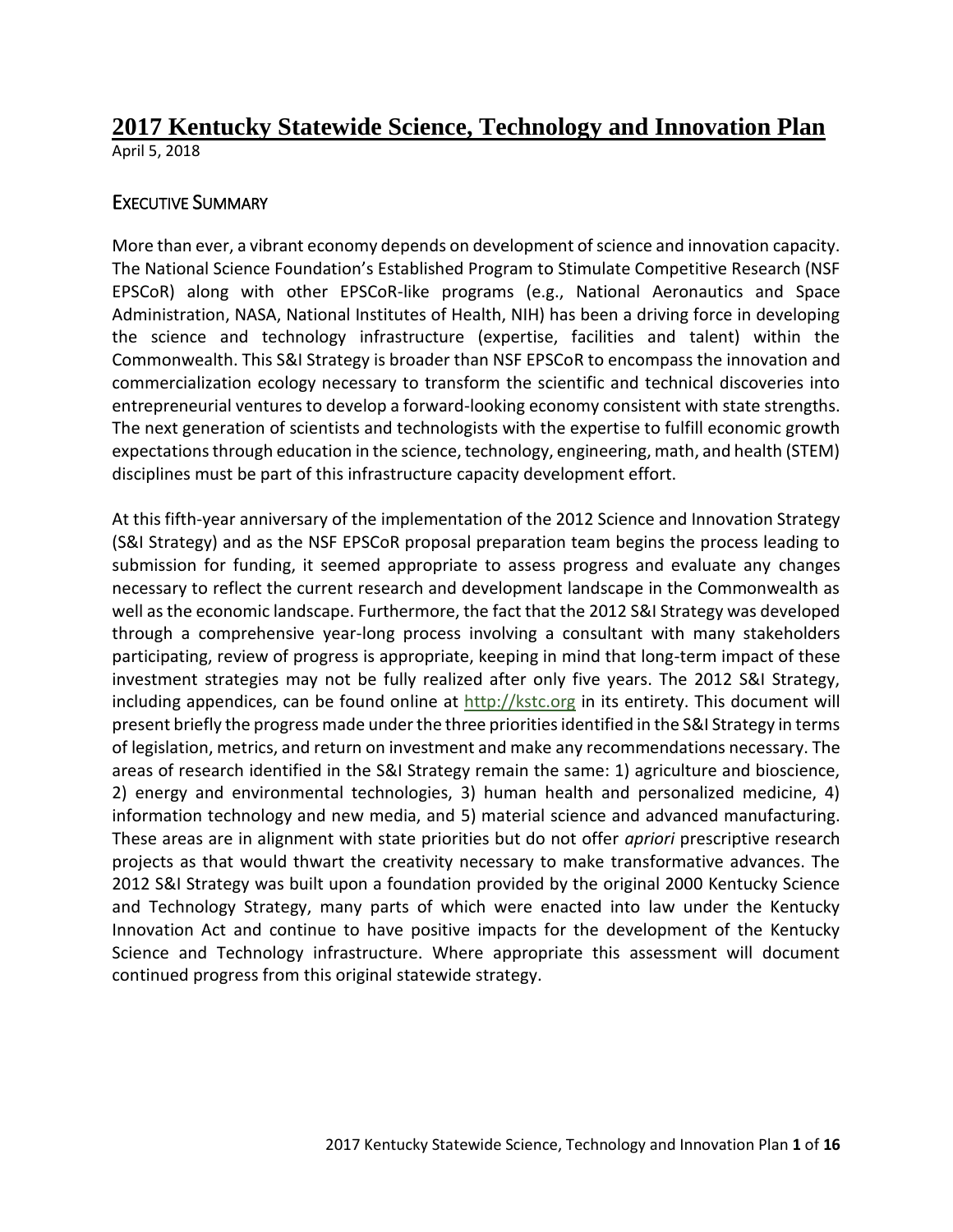#### **BACKGROUND**

In late 1999, the Kentucky Science and Technology Corporation (KSTC), working in collaboration with the Kentucky Established Program to Stimulate Competitive Research (KY EPSCoR), Kentucky's colleges and universities, state government, and the private sector, completed and issued Kentucky's Science and Technology (S&T) Strategy. That Strategy, embraced by both executive and legislative leaders, became in large part the basis for the design and passage of the 2000 Kentucky Innovation Act (KIA), which laid the foundation for new and important science and technology advancements in Kentucky.

In 2010, KSTC and KY EPSCoR, enlisted the help of Regional Technology Strategies (RST), a nonprofit company located in Chapel Hill, North Carolina to work in concert with existing and new partners to create an updated vision for the state that built on the successes of the 1999 S&T Strategy. This yearlong process was informed by documents (Appendices of the 2012 S&I Strategy) produced by groups concerned about the competitiveness of the United States in science and technology, government agencies (e.g., Council on Postsecondary Education, Cabinets, etc.) and the Governor. This five-year assessment is an addendum to this S&I Strategy and does not shift the frame of reference used in its development. This assessment will look at progress toward goals, return on investment and impacts on research, innovation, entrepreneurship and training all relevant to economic growth.

The scope and pace at which new media (e.g., Facebook), SpaceX and other disruptive developments not imagined prior to the 2000 S&T Strategy have emerged and continue to influence the thinking within the 2012 S&I Strategy. Events and progress over the last decade have only further validated the transformative role that science, technology, and innovation are continuing to play in our world. No part of our daily life, from education and work, to play and personal health, are free from the profound influences of these forces. Those who recognize the current science and technology revolution, much like the industrial revolution, is changing the economy and whomever can aggressively take advantage of the opportunities to jump ahead in a transformative way through STEMH research, innovation, and entrepreneurship will be better positioned to gain an economic advantage for the future. This assessment of the 2012 S&I Strategy takes stock of where we are in the Commonwealth.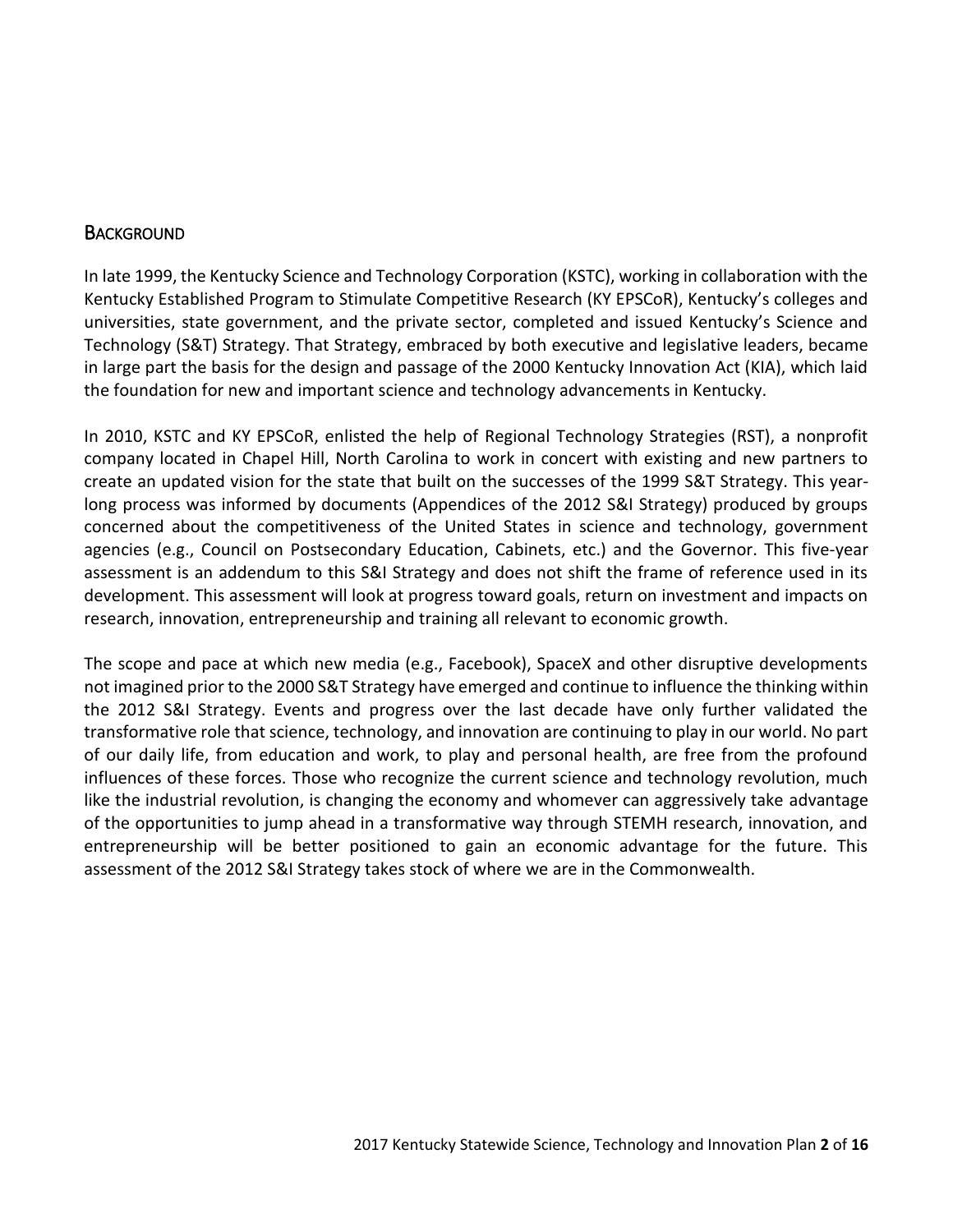## **PRIORITIES**

## Priority 1: High-Value Research and Development (R&D)

A vibrant R&D capability is essential for building assets of a successful economy and relevant educational programs. Based on extensive review of prior Kentucky R&D strengths and matching these strengths with projected opportunities in R&D identified nationally and globally, the following high-value research areas have been identified:

- 1. Agriculture and Bioscience,
- 2. Energy and Environmental Technologies,
- 3. Human Health and Personalized Medicine,
- 4. Information Technology and New Media, and
- 5. Material Science and Advanced Manufacturing

These areas should not be considered silos of activity, rather strengths allowing interconnected multidisciplinary research into unexplored areas. Within these high-value areas, niche research and innovation opportunities have arisen, such as energy storage devices, low Earth orbit space research, and medical and energy nanomaterial applications that are expected to compete for R&D funding. Early entry into new emerging niches enhances the ability to compete for sustained funding support and researchers are encouraged to pursue these opportunities.

Creativity requires less constraints on thinking, thus although these areas are broad, they provide guidance to researchers and innovators without restricting them. The competitive process of peer review of research by a Statewide Committee with an eye to alignment with the S&I Strategy helps keep the focus necessary for the development of critical mass necessary to develop significant research capacity. The following two programs invest in research and development to build high-value research infrastructure.

#### 1. **Kentucky Established Program to Stimulate Competitive Research** (**KY EPSCoR**)

The core mission of the Kentucky EPSCoR Program is to build STEM research infrastructure to enable Kentucky's postsecondary institutions to compete more effectively for federal funding and to advance science and engineering discovery and innovation by leveraging state funds to secure federal funds. It also produces the talent to lead R&D and to generate intellectual property in a fertile ecosystem that attracts, starts, and grows businesses for Kentucky economic development.

The KY EPSCoR Statewide Committee coordinates state investment funds for federal EPSCoR programs including NSF (National Science Foundation), NASA (National Aeronautics and Space Administration), and DOE (Department of Energy). For the first time in recent years, the federal budget also includes DOD (Department of Defense) EPSCoR.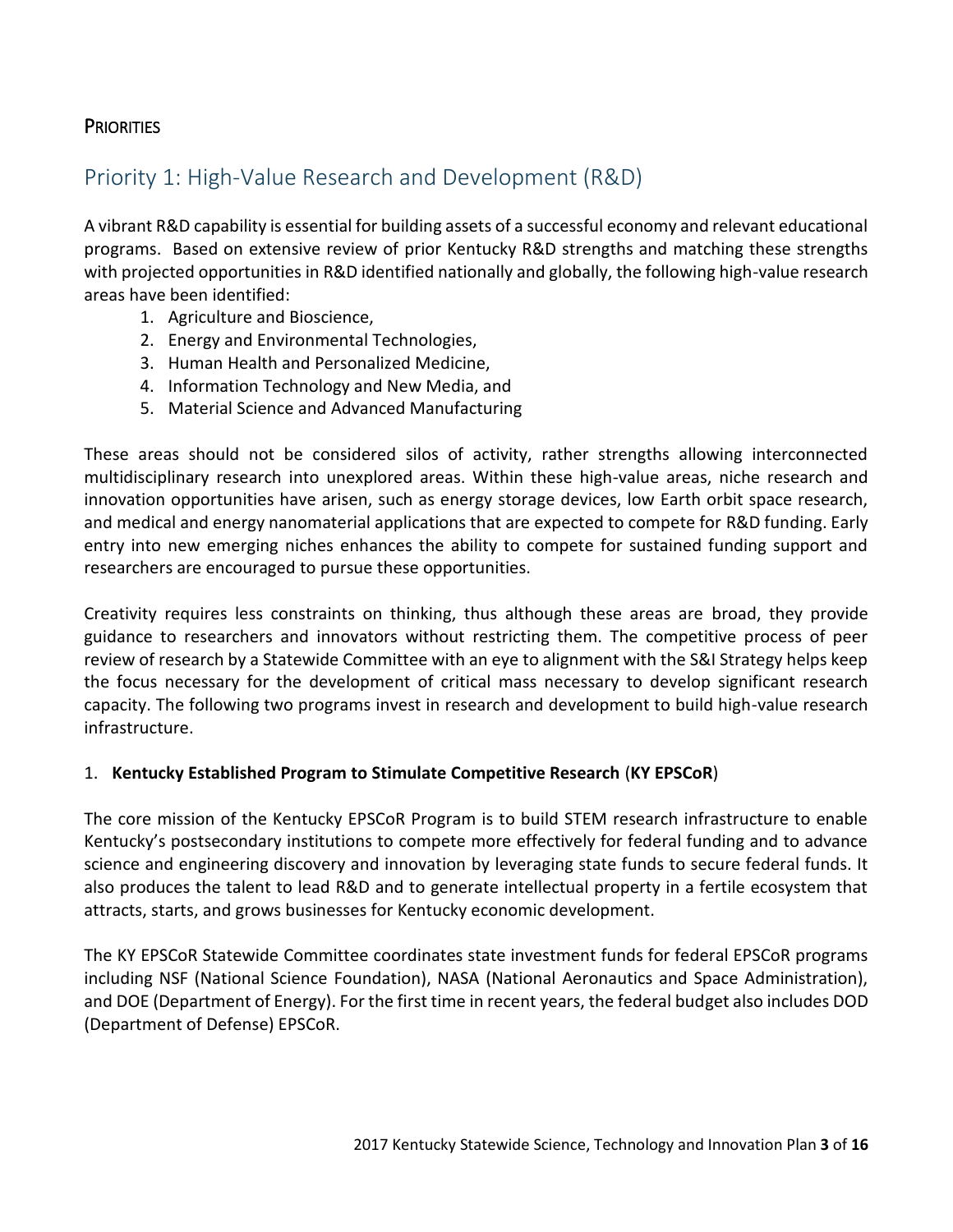Kentucky EPSCoR has been extremely successful in establishing research and development infrastructure (i.e., facilities, personnel and student training programs) that have made Kentucky more competitive for obtaining additional federal funds.

NSF EPSCoR and state investments helped build nanomaterials laboratories at the University of Louisville and the University of Kentucky that have been invited to be part of the prestigious NSF National Multi-Scale Manufacturing Nano Integration Network along with such prestigious universities, such as Cornell University and Harvard University. Excellence in this area is complementary to the national Lightweight Innovation for Tomorrow program to develop lightweight materials in which the University of Kentucky participates. This area is important for the Automotive industry, a real economic strength in the Commonwealth. The legislature has recognized the automotive industry's importance to the Commonwealth by enacting a legislative caucus to support this initiative and passing a joint resolution recognizing its importance (16 RS HCR 117/GA) for the Commonwealth economy.

Additionally, NSF offers competitive opportunities such as the EPSCoR Research Infrastructure Improvement Program: Track-2 Focused EPSCoR Collaborations (RII Track-2 FEC) for which proposals must promote collaborations among researchers in EPSCoR jurisdictions and emphasize the recruitment/development of diverse early career faculty and STEM education and workforce development on a defined topic. Recent successful NSF Track-2 awards in Kentucky focus on tools for understanding and modulating the brain (NSF 1539068), development of unmanned aerial systems for atmospheric science and meteorology (NSF 1539070), and successful structures for sustainability of food, energy, and water systems (NSF 1632854).

Aerospace has also been identified as a key sector for the Commonwealth's economy. Aerospace annual exports first topped automotive in 2013 at \$5.6 B and currently exceed \$10.8 B. The 2017 Aerospace, Aviation and Defense Industry Analysis study identified 630 active companies connected with aerospace and aviation in Kentucky, employing 17,500. NASA EPSCoR has been an important force in the growth of aerospace R&D in the Commonwealth.

Instead of a few large multi-year comprehensive awards integrating higher education research and workforce development, NASA's comparable higher education programs are awarded through separate national competitions for each element. The NASA research and workforce development investments through NASA EPSCoR and NASA Space Grant, with Kentucky EPSCoR state matching, provide seed funding to build expertise and infrastructure in Kentucky, to develop initial results for validation of promising ideas, and to build relationships with NASA researchers. To date, the NASA Kentucky EPSCoR Faculty Travel Opportunity has supported nearly 30 trips connecting researchers from Kentucky institutions with researchers at NASA Centers. The combined success of these catalyzing investments is evidenced (except Sequester years) with the steady increase to tenfold the number of NASA research grants to academic institutions in Kentucky [\(www.nssc.nasa.gov/grantstatus](https://www.nssc.nasa.gov/grantstatus) / by institution), with 67% of these Kentucky PIs having interacted with NASA EPSCoR programs.

Research creates expertise and intellectual property (IP) enabling economic opportunities and development of high-tech start-up businesses. For example, graduate students involved in the 2010- 2014 NASA EPSCoR Research Award, "The CubeLab Standard for Improved Access to The International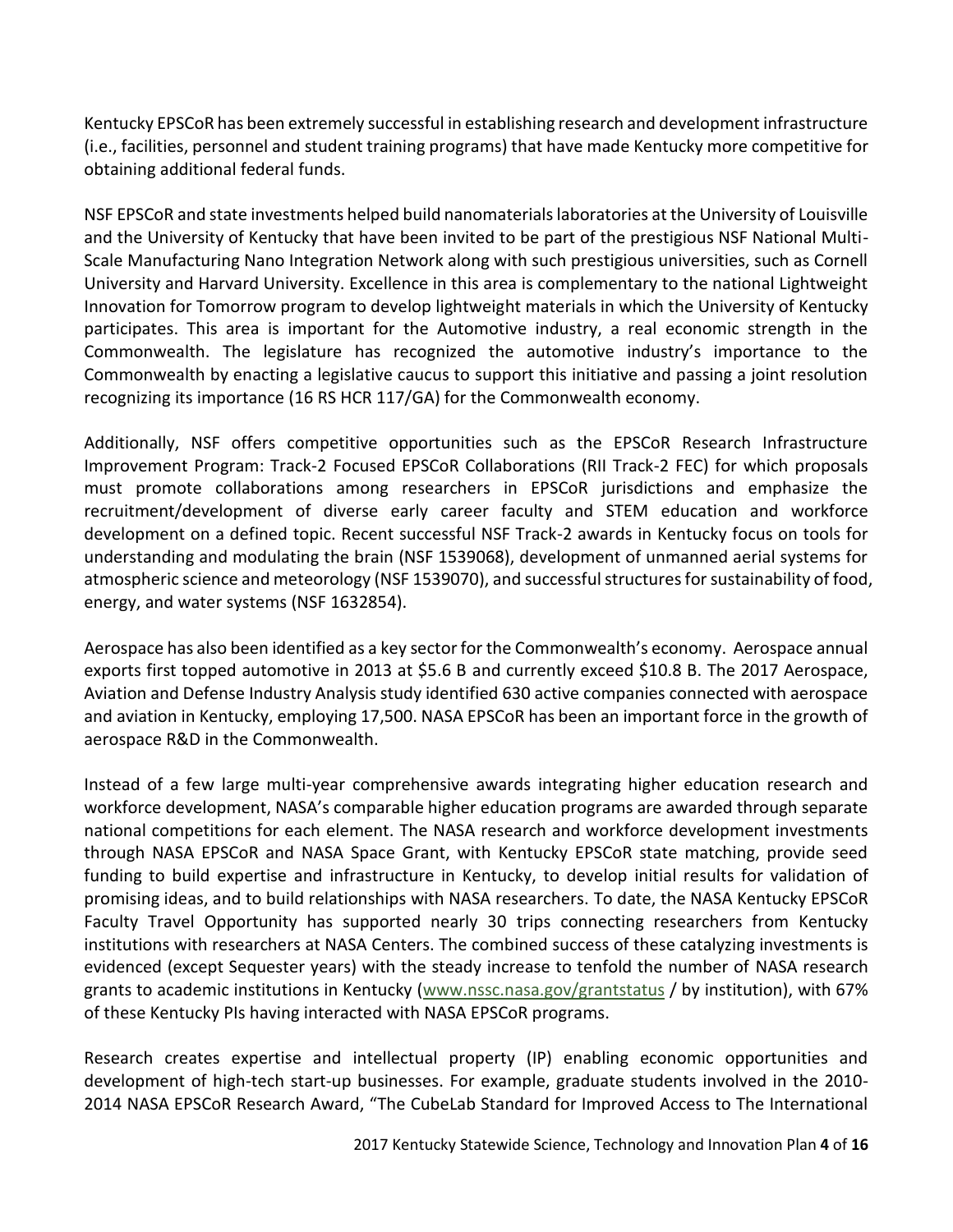Space Station for Scientific Payloads," trained graduate and undergraduate students who since founded three start-up companies in Kentucky: Space Tango, Faradine Systems and Mesoloft. Long-term benefits of scientific and technical investments include economic returns



from start-ups, follow-on research competitiveness, and growth of strong, interconnected ecosystems for R&D.

Historically, the Return on Investment (RoI) for each Kentucky dollar invested as required match for federal EPSCoR programs is immediately returned 8.7-fold with the federal awards, and then provides a long-term return of more than 22-to-one because researchers build on the expertise and infrastructure for success in subsequent non-EPSCoR proposals. The annual combined match required for base federal EPSCoR programs (NSF, NASA and DoE combined) is \$2M. Following historic returns, this will result each year in more than \$17M immediately, and more than \$44M long-term research growth for Kentucky.

|                    | thru 2011       | thru 2017                   |                                        | thru 2011     | thru 2017                   | thru 2011                           | thru 2017  |
|--------------------|-----------------|-----------------------------|----------------------------------------|---------------|-----------------------------|-------------------------------------|------------|
| <b>KIA Program</b> | State \$\$      | State \$\$                  |                                        |               |                             | <b>ROI</b>                          | <b>ROI</b> |
|                    | <b>Invested</b> | Invested                    | Type of Return on Investment           | \$\$ Returned | \$\$ Returned               | State\$:Federal\$ State\$:Federal\$ |            |
| <b>KY EPSCOR</b>   |                 | \$25,249,541   \$51,494,330 | <b>Direct Federal Funding</b>          | \$241,170,000 | \$466,510,498               | \$1:59.5                            | \$1:\$8.7  |
|                    |                 |                             | <b>Follow-on Funding (all sources)</b> | \$686,500,000 | $\frac{1}{2}$ 1,164,943,914 | \$1:\$27                            | \$1:\$22.6 |

#### 2. **Kentucky Science and Engineering Foundation** (**KSEF**)

KSEF's primary mission is to build science and engineering capacity through peer-reviewed R&D to shape ideas into innovative emerging products or technologies.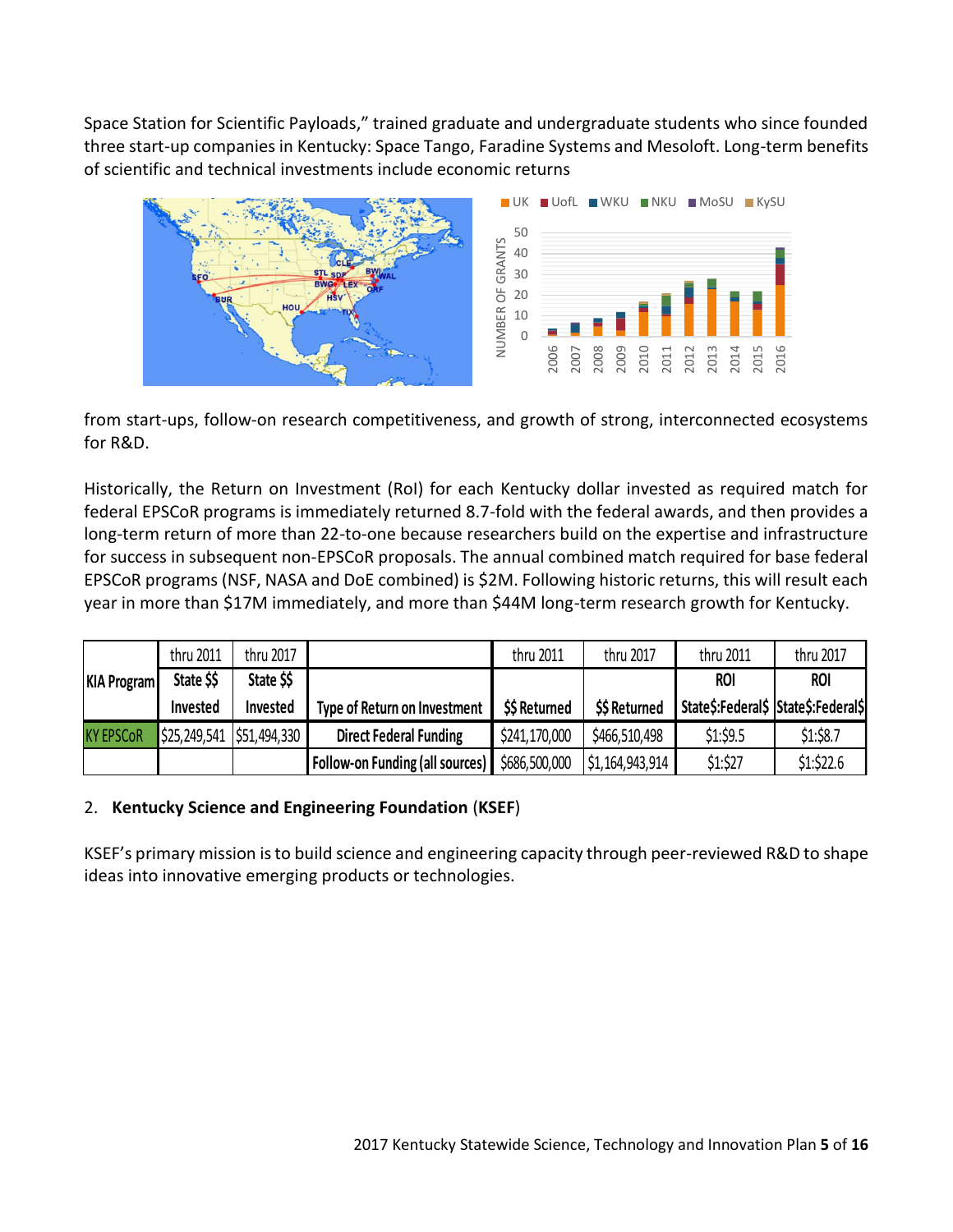The KSEF has continued to fund emerging ideas and technologies that have been externally reviewed for excellence. These studies are expected to lead to product or technology development that can lead to commercialization. After due diligence, these early stage companies can apply for KEF funding. Again, The KSEF budget continues to decline and has reduced its ability to fund projects deemed outstanding based on external review by experts with great potential for commercialization.

|                    | thru 2011       | thru 2017                   |                                    | thru 2011     | thru 2017     | thru 2011                           | thru 2017  |
|--------------------|-----------------|-----------------------------|------------------------------------|---------------|---------------|-------------------------------------|------------|
| <b>KIA Program</b> |                 |                             |                                    |               |               |                                     |            |
|                    | State \$\$      | State \$\$                  |                                    |               |               | <b>ROI</b>                          | <b>ROI</b> |
|                    | <b>Invested</b> | Invested                    | Type of Return on Investment       | \$\$ Returned | \$\$ Returned | State\$:Federal\$ State\$:Federal\$ |            |
| <b>KSEF</b>        |                 | \$16,604,708   \$21,182,485 | <b>Follow-on Funding Leveraged</b> | \$211,000,000 | \$456,094,645 | \$1:513                             | \$1:21.5   |
|                    |                 |                             | <b>Cash Returns</b>                | \$127,000     | n/a           |                                     |            |
|                    |                 |                             | <b>Start-up Companies</b>          | 40            | 49            |                                     |            |

#### 3. **Kentucky Cyberinfrastructure Development**

Cyberinfrastructure is a collective term encompassing all the components (fiber optics, hardware, software, etc.) needed for a digital-based economy. Some key economic areas and examples in which CI is critical for future Commonwealth advancement are:

- **eHealth:** diagnostic imaging, medical records, medical monitoring, etc.;
- **energy/environment:** smart grids, monitoring systems, etc.;
- **education:** research support, library depositories, education delivery, etc.; and
- **economic development:** high volume global connectivity, redundancy, etc.

Kentucky currently ranks 35<sup>th</sup> in Broadband connectivity (https://broadbandnow.com/Kentucky). This puts the Commonwealth at a research and economic development disadvantage. Eighty percent of businesses use the internet and require broadband with high speed. Success in research, STEMH education and economic development heavily depend on access to high-speed data communication networks, high performance computing, fast, large-volume data storage and most importantly, professional staff with expertise to help researchers take full advantage of national computing and data resources. NSF continues to express the importance of cyberinfrastructure for R&D excellence.

The Kentucky Wired program was initiated with a \$324 million budget financed through bonds. The goal of this project is to provide broadband network service to all state agencies, county courthouses and higher education institutions by 2018. Currently, it is behind schedule and over budget according to Phillip Brown, executive director of the Kentucky Communication Network Authority. This effort needs to be completed to allow universities to be nationally competitive by providing access to massive amounts of data and powerful computational capabilities that will move research and development ahead. Businesses need this network to compete globally and make their companies more efficient and thus successful. The development of a robust cyberinfrastructure is also critical for success in advanced manufacturing (especially the automotive industry), aerospace, medicine and other areas. The Commonwealth is a partner with the Digital Manufacturing Innovation Institute (DMII) headquartered in Illinois through the University of Louisville. This is a multistate effort to streamline manufacturing from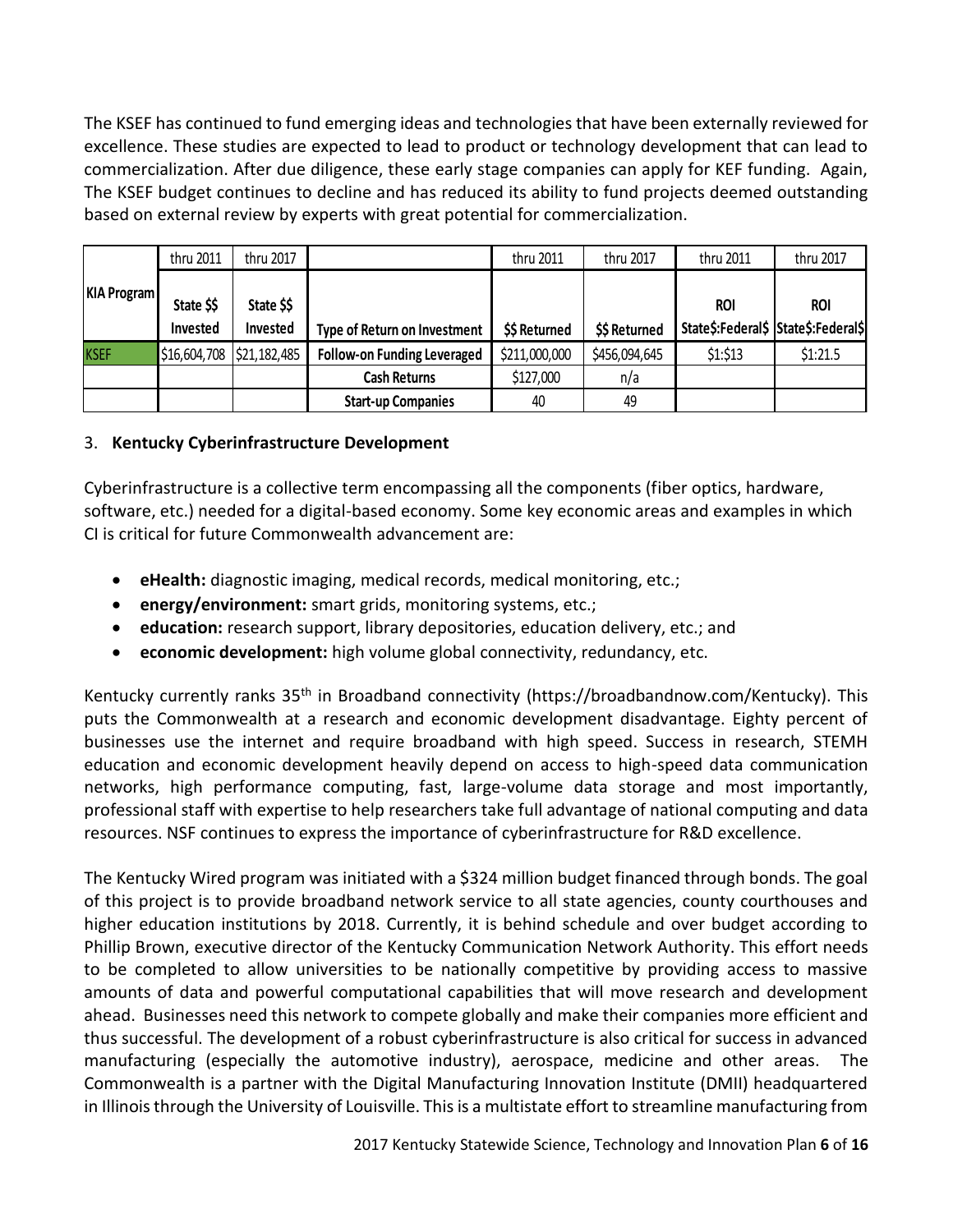concept to design, to quality control of supply chains, and to manufacturing. Without access to highspeed broadband internet service, the Commonwealth will not be positioned to compete.

Computer science is being emphasized through several programs to train the talent to take full advantage of a high-speed broad band computer network. AdvanceKentucky is a Code.org Professional Learning Partner promoting computer code literacy. Stephen Pruitt, Kentucky Education Commissioner, announced a new computer science initiative that aims to expand students' opportunities in computer science. The initiative is a partnership between the Kentucky Department of Education and AdvanceKentucky.

## Priority 2: High Impact Enterprise Development

A strong STEM talent pipeline and a highly competitive research infrastructure focused on high-value R&D is not enough to realize high economic impact. A mentoring and support infrastructure is required to translate research and intellectual property into commercially successful enterprises. The following strategic programs have been identified to support the formation of science and technology-driven companies and the high-value job opportunities they create.

## 1. **Kentucky Commercialization Fund (KCF)**

KSEF and KCF are aligned to provide a pathway for commercialization of applied research from proof of concept to raising of venture capital. KCF's role along this journey is to support Kentucky universities and colleges in commercializing R&D technologies, products, or processes, and in turn, create new start-ups or enhance opportunities for technology transfer and produce follow-on funding. In FY 16-17 the Commercialization Fund was consolidated with KSEF's Emerging Technologies efforts to support technology commercialization projects within universities prior to the formation of a company. (the program no longer exists: "the intent of the KCF program has been integrated into KSEF's RDE program technology commercialization area")

|                    | thru 2011   | thru 2017   |                                               | thru 2011     | thru 2017     | thru 2011                           | thru 2017  |
|--------------------|-------------|-------------|-----------------------------------------------|---------------|---------------|-------------------------------------|------------|
| <b>KIA Program</b> |             |             |                                               |               |               |                                     |            |
|                    | State \$\$  | State \$\$  |                                               |               |               | <b>ROI</b>                          | <b>ROI</b> |
|                    | Invested    | Invested    | Type of Return on Investment                  | \$\$ Returned | \$\$ Returned | State\$:Federal\$ State\$:Federal\$ |            |
| <b>KCF</b>         | \$5,848,405 | \$8,305,183 | <b>Follow-on Investments</b>                  | \$13,750,000  | \$95,448,831  | \$1:52.4                            | \$1:11.5   |
|                    |             |             | Number of products, Technologies or Processes | n/a           | 314           |                                     |            |
|                    |             |             | New Start-ups                                 | n/a           | 27            |                                     |            |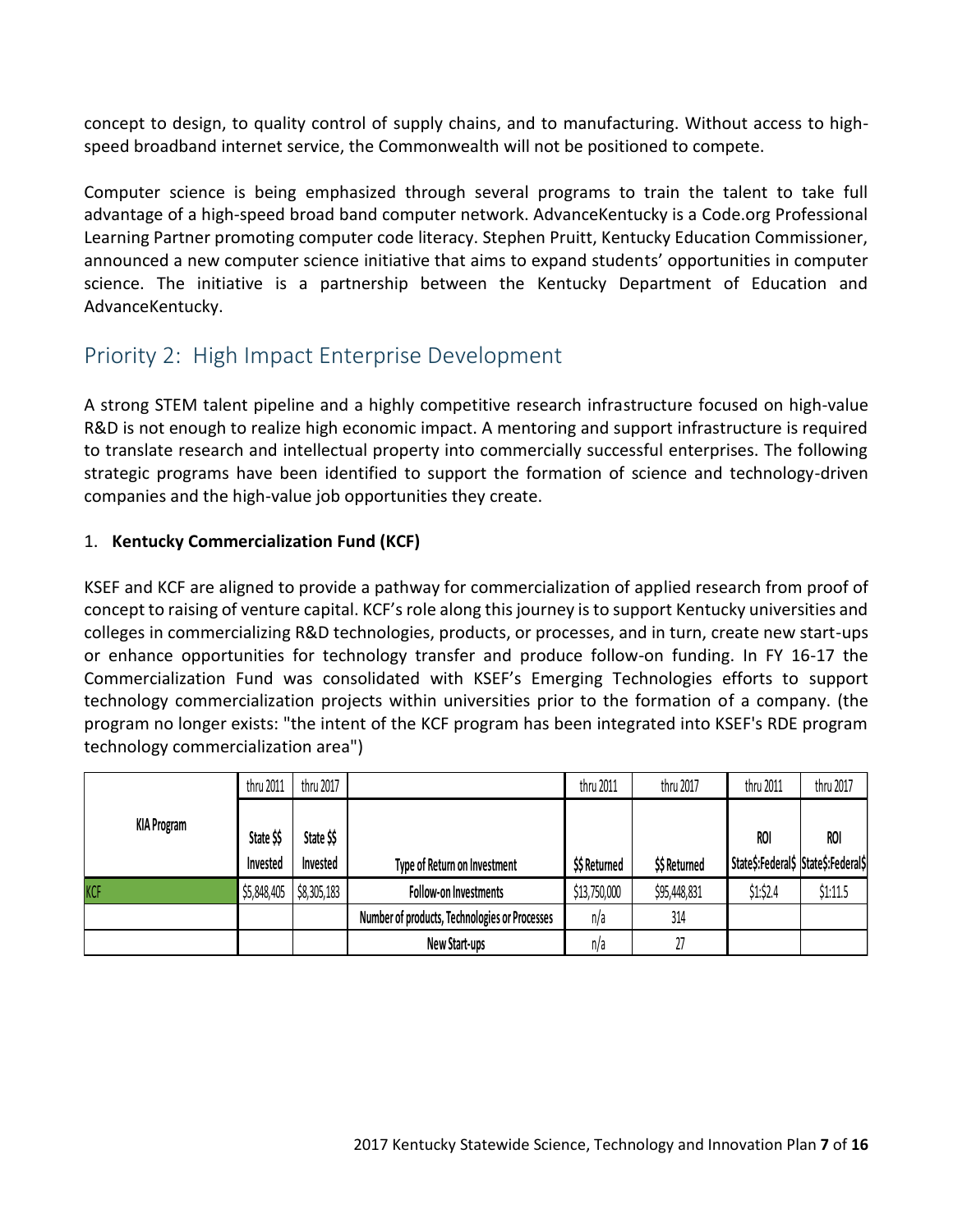#### 2. **Kentucky Enterprise Fund (KEF)**

KEF exists primarily to encourage the commercialization of innovative ideas and products and the creation of new entrepreneurial companies by providing seed and early-stage capital to small and midsized Kentucky firms with high-growth potential.

|                    | thru 2011<br>thru 2017 |                           |                              | thru 2011     | thru 2017     | thru 2011                                         | thru 2017  |
|--------------------|------------------------|---------------------------|------------------------------|---------------|---------------|---------------------------------------------------|------------|
| <b>KIA Program</b> | State \$\$<br>Invested | State \$\$<br>Invested    | Type of Return on Investment | \$\$ Returned | \$\$ Returned | <b>ROI</b><br>State\$:Federal\$ State\$:Federal\$ | <b>ROI</b> |
| <b>KEF</b>         |                        | \$31,865,039 \$42,754,976 | Cash returns                 | \$3,090,000   | n/a           |                                                   |            |
|                    |                        |                           | <b>Follow-on Investments</b> | \$542,320,000 | n/a           | \$1:\$11.4                                        | n/a        |
|                    |                        |                           | Company exits                | 22            | 54            |                                                   |            |
|                    |                        |                           | <b>Companies created</b>     | 100           | n/a           |                                                   |            |

#### 3. **The Kentucky Innovation Network (KyIN)**

(*emerging in 2001 with 6 initial offices, expanding to 13 in 2004 with 12 currently*)

The mission of the KyIN (an outgrowth of KIA) is to help knowledge-based Kentucky companies grow and create higher-paying jobs. The KyIN is administered by the Kentucky Science and Technology Corporation according to an agreement with the Cabinet for Economic Development. The 12 centers in the network, that cover the entire State, work closely with other KIA initiatives, especially KEF. Since inception in 2001: KyIN has assisted 4,148 companies, helped companies raise \$1.6 B in funding, and supported or created 13,903 Kentucky Jobs.

|                    | thru 2011  | thru 2017                 |                                    | thru 2011     | thru 2017       | thru 2011                           | thru 2017  |
|--------------------|------------|---------------------------|------------------------------------|---------------|-----------------|-------------------------------------|------------|
| <b>KIA Program</b> |            |                           |                                    |               |                 |                                     |            |
|                    | State \$\$ | State \$\$                |                                    |               |                 | <b>ROI</b>                          | <b>ROI</b> |
|                    | Invested   | Invested                  | Type of Return on Investment       | \$\$ Returned | \$\$ Returned   | State\$:Federal\$ State\$:Federal\$ |            |
| ICC                |            | \$15,968,402 \$30,240,000 |                                    |               |                 |                                     |            |
|                    |            |                           | <b>Number of Companies Started</b> |               | 4148            |                                     |            |
|                    |            |                           | <b>Average Salary</b>              |               | \$51,233 (2017) |                                     |            |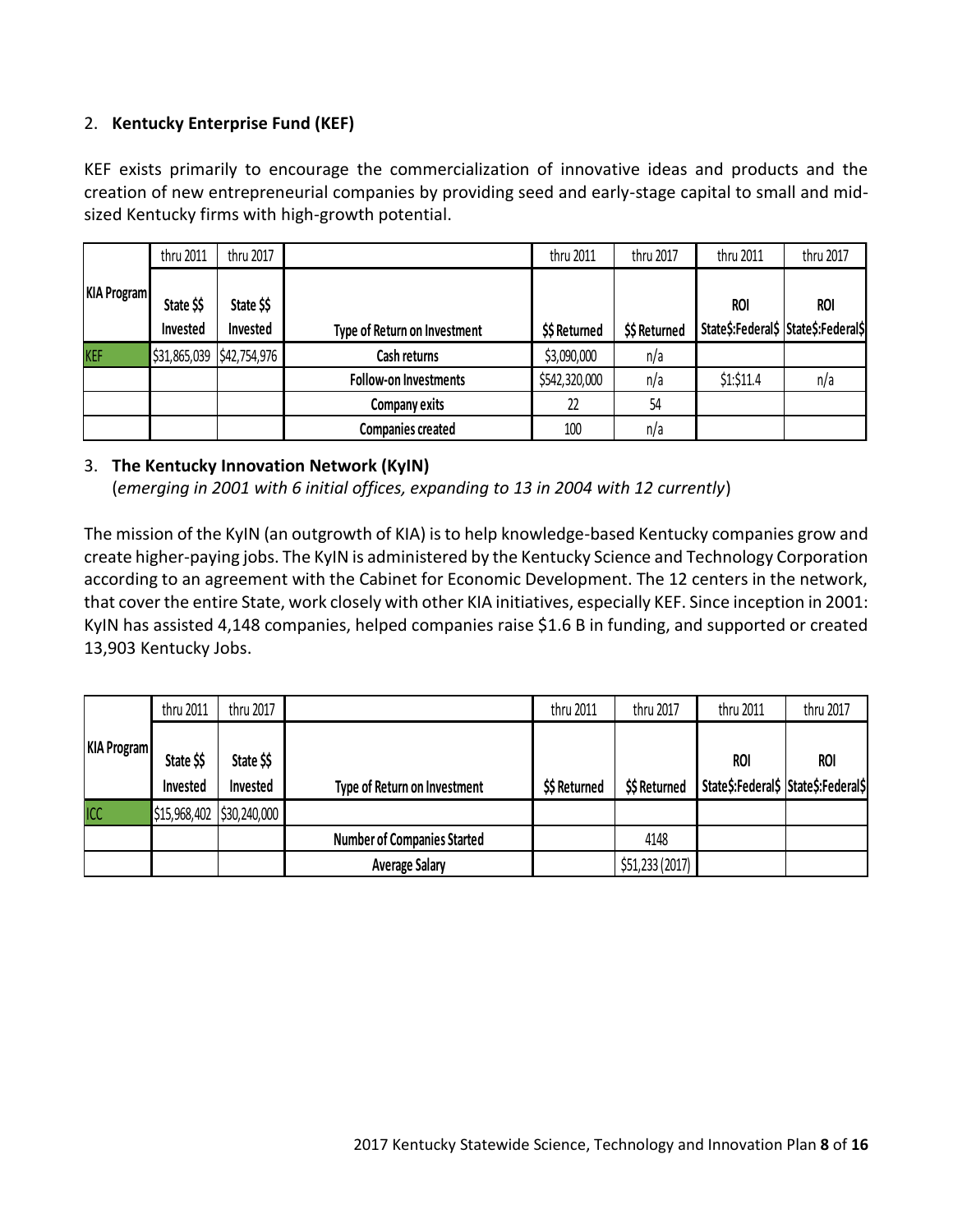| <b>Activity</b>                    | FY02-FY09                                                                                                                                                                                                                                                                                                                                                              | <b>FY10</b> | <b>FY11</b> | <b>FY12</b> | <b>FY13</b> | <b>FY14</b> | <b>FY15</b> | <b>FY16</b> | <b>FY17</b> |  |
|------------------------------------|------------------------------------------------------------------------------------------------------------------------------------------------------------------------------------------------------------------------------------------------------------------------------------------------------------------------------------------------------------------------|-------------|-------------|-------------|-------------|-------------|-------------|-------------|-------------|--|
| Number of New Companies Assisted   | 590                                                                                                                                                                                                                                                                                                                                                                    | 129         | 147         | 198         | 240         | 271         | 691         | 809         | 1,073       |  |
| Revenues Generated by Innovation   |                                                                                                                                                                                                                                                                                                                                                                        |             |             |             |             |             |             |             |             |  |
| Network Companies                  | \$1,110M                                                                                                                                                                                                                                                                                                                                                               | \$537M      | \$572M      | \$458M      | \$474M      | \$1.05B     | \$1.2B      | \$1.1B      | \$1.1B      |  |
| Amount of Company Funds Raised     | \$299M                                                                                                                                                                                                                                                                                                                                                                 | \$150M      | \$96M       | \$127M      | \$113M      | \$132M      | \$190M      | \$299M      | \$200M      |  |
| Number of All New Technology Jobs  |                                                                                                                                                                                                                                                                                                                                                                        |             |             |             |             |             |             |             |             |  |
| Supported*                         | 826                                                                                                                                                                                                                                                                                                                                                                    | 443         | 549         | 505         | 580         |             |             | not tracked |             |  |
| Number of All New Non-Technology   |                                                                                                                                                                                                                                                                                                                                                                        |             |             |             |             |             |             |             |             |  |
| Jobs Supported*                    | 625                                                                                                                                                                                                                                                                                                                                                                    | 163         | 201         | 306         | 494         |             | not tracked |             |             |  |
| Number of All New Jobs Supported** | 3,384                                                                                                                                                                                                                                                                                                                                                                  | 606         | 750         | 811         | 1,074       | 1,021       | 2,040       | 2,115       | 2,102       |  |
| Average Salary of Paid New         |                                                                                                                                                                                                                                                                                                                                                                        |             |             |             |             |             |             |             |             |  |
| Technology Jobs Supported          | n/a                                                                                                                                                                                                                                                                                                                                                                    | \$66,737    | \$68,857    | \$64,662    | \$64,941    |             |             | not tracked |             |  |
| Average Salary of paid New Non-    |                                                                                                                                                                                                                                                                                                                                                                        |             |             |             |             |             |             |             |             |  |
| Technology Jobs Supported          | n/a                                                                                                                                                                                                                                                                                                                                                                    | \$30,673    | \$30,809    | \$31,542    | \$43,131    |             |             | not tracked |             |  |
| Average Salary of All Paid Jobs    |                                                                                                                                                                                                                                                                                                                                                                        |             |             |             |             |             |             |             |             |  |
| Created                            | n/a                                                                                                                                                                                                                                                                                                                                                                    | \$54,666    | \$57,159    | \$50,535    | \$54,909    | \$57,229    | \$45,682    | \$55,936    | \$51,233    |  |
| Average Cost of Each Job*          | n/a                                                                                                                                                                                                                                                                                                                                                                    | \$3,621     | \$2,461     | \$2,422     | \$2,089     | \$2,426     | \$1,668     | \$1,626     | \$1,557     |  |
| Estimated State/Local Income Tax   |                                                                                                                                                                                                                                                                                                                                                                        |             |             |             |             |             |             |             |             |  |
| Revenue from New Jobs              | \$3,989,220                                                                                                                                                                                                                                                                                                                                                            |             |             |             |             |             |             | \$5,125,219 | \$4,998,567 |  |
|                                    | $\frac{1}{2}$ \$1,577,659 $\frac{1}{2}$ ,208,608 $\frac{1}{2}$ ,146,709 $\frac{1}{2}$ ,538,336 $\frac{1}{2}$ ,511,607 $\frac{1}{2}$ ,4,070,266<br>Note: n/a - Reporting methods changed year over year such that some metrics were not tracked in previous periods<br>*Includes only full-time, paid positions created in current year as reported by client companies |             |             |             |             |             |             |             |             |  |

## 4. **Kentucky New Energy Ventures Fund (KNEV)**

(*created in 2008*)

KNEV (legislatively the Kentucky Alternative Fuels and Renewable Energy Fund) works closely with KEF and the KyIN Network and supports the research, development, and commercialization of alternative fuel and renewable energy products by entrepreneurial companies in Kentucky. Since its inception in 2008, KNEV has supported 27 Kentucky-based energy companies with \$4,100,000 in investments alongside private investments in these companies of well over \$16,484,000

|                    | thru 2011    | thru 2017   |                                   | thru 2011     | thru 2017     | thru 2011                           | thru 2017  |
|--------------------|--------------|-------------|-----------------------------------|---------------|---------------|-------------------------------------|------------|
| <b>KIA Program</b> |              |             |                                   |               |               |                                     |            |
|                    | State \$\$   | State \$\$  |                                   |               |               | <b>ROI</b>                          | <b>ROI</b> |
|                    | Invested     | Invested    | Type of Return on Investment      | \$\$ Returned | \$\$ Returned | State\$:Federal\$ State\$:Federal\$ |            |
| <b>KNEV</b>        | \$31,190,000 | \$4,100,000 | Follow-on Investment              | \$16,484,000  | n/a           | \$1:55.1                            | n/a        |
|                    |              |             | <b>Number of Companies Helped</b> | $\mathcal{L}$ | 32            |                                     |            |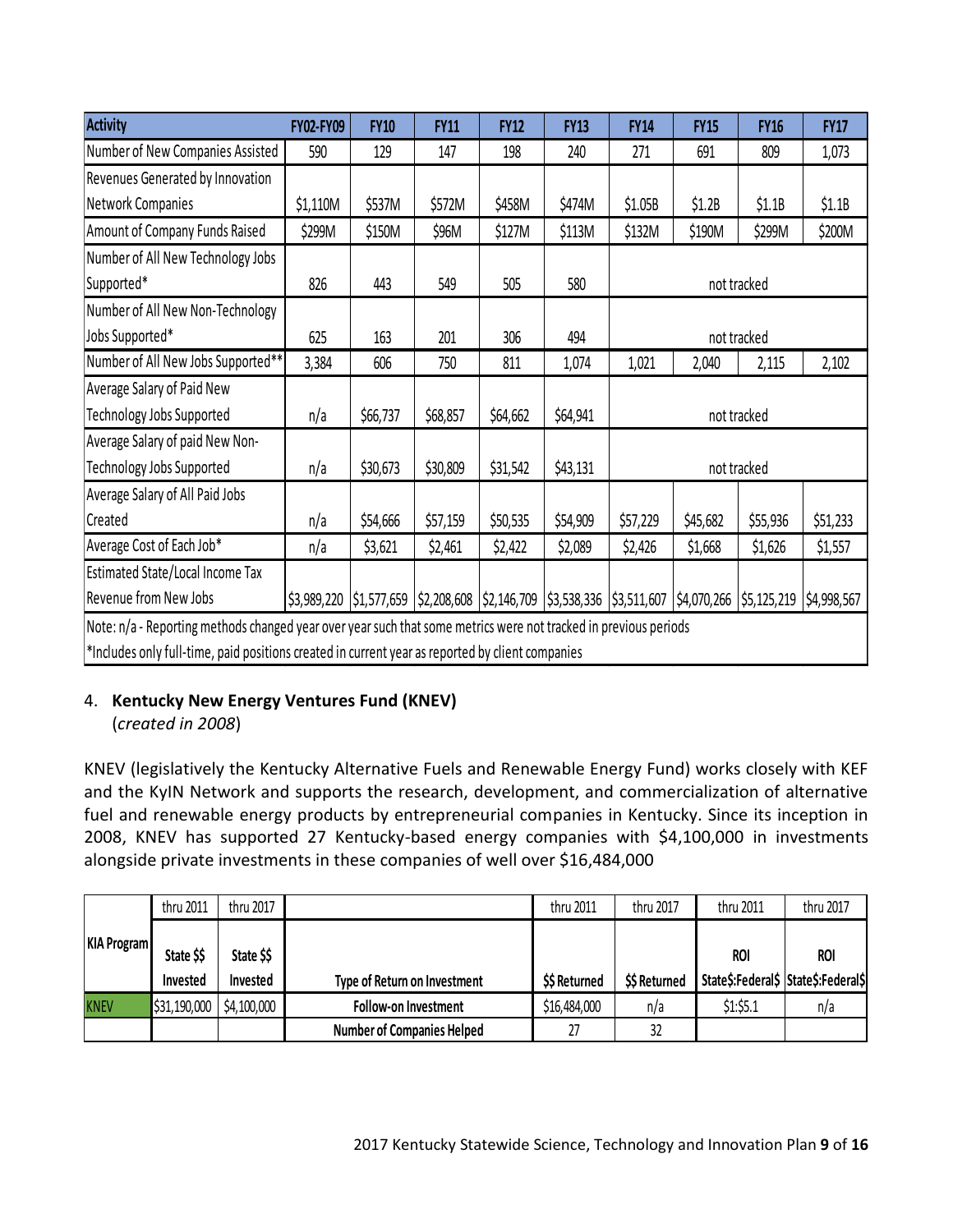## 5. **Kentucky SBIR/STTR Matching Funds Program**

(*created in 2006*)

Created in 2006 by the Kentucky Cabinet for Economic Development (CED)'s Office of Commercialization and Innovation, this program strengthens start-ups and early-stage Kentucky firms by matching their Federal Phase 1 and Phase 2 SBIR and STTR grants. The program helps create and retain high-tech jobs, provides unbroken continuum between SBIR and STTR Phase 1 and Phase 2 funding, makes firms highly competitive to win Federal Phase 2 grants, and serves as a tool that has recruited 55 out-of-state firms to Kentucky.

| thru 2011          |                        | thru 2017                 |                                                      | thru 2011     | thru 2017     | thru 2011                                         | thru 2017  |
|--------------------|------------------------|---------------------------|------------------------------------------------------|---------------|---------------|---------------------------------------------------|------------|
| <b>KIA Program</b> | State \$\$<br>Invested | State \$\$<br>Invested    | Type of Return on Investment                         | \$\$ Returned | \$\$ Returned | <b>ROI</b><br>State\$:Federal\$ State\$:Federal\$ | <b>ROI</b> |
| <b>SBIR/STTR</b>   |                        | \$26,809,120 \$72,202,555 | Federal \$\$ Attained                                | \$46,105,503  | \$123,388,209 | \$1:\$1.72                                        | \$1:\$1.71 |
|                    |                        |                           | <b>Companies Attracted to Kentucky</b>               | 12            | 55            |                                                   |            |
|                    |                        |                           | <b>Existing Kentucky Companies to the Next Level</b> | 44            | n/a           |                                                   |            |
|                    |                        |                           | Number of Proposals Phase I and Phase 2 Received     | 134           | 366           |                                                   |            |

Kentucky's SBIR-STTR Matching Funds program is a giant 'next step' to the support provided by KSEF's Phase 0/00 grant programs, which assist Kentucky companies with federal SBIR/STTR Phase 1 and 2 proposal preparation and submission.

## 6. **Risk Capital Development**

Successful risk capital investment strategies can greatly benefit from novel incentives and long-term thinking. Appropriate legislation that addresses capital issues can lead to more high-paying jobs and innovative companies for the State and help reshape the economic landscape of Kentucky's future. This type of legislation can lay a foundation for Kentucky's next generation to enjoy better jobs and quality of living right here at home.

The Cabinet for Economic Development has established an Angel Investment Tax Credit, up to 50% of their investment, targeting start-up companies in areas related to the high-value research and development areas identified above.

The Commonwealth Seed Capital Fund was established as an independent fund that invests in earlystage Kentucky businesses to facilitate commercialization of innovative ideas and technologies that fall within the target areas of this S&I Strategy.

The Kentucky Enterprise Fund was established by the state to provide a venture capital-like fund that invests (\$30,000 to \$250,000) in Kentucky-based seed and early stage technology companies in target areas of this S&I Strategy.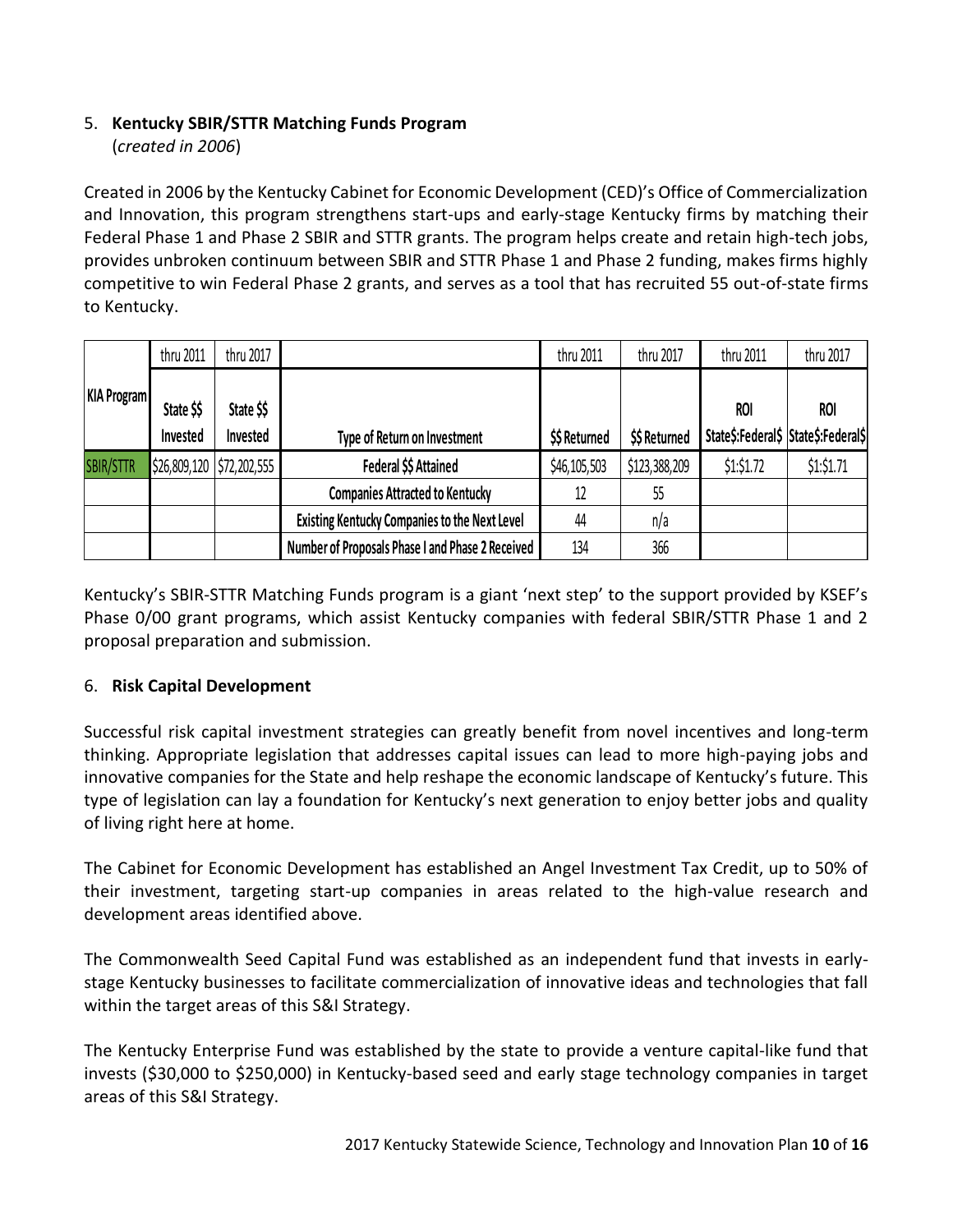The KSEF also supports emerging ideas and technology through a competitive selection process to develop ideas and technologies to a level that can be commercialized.

#### 7. **Develop Innovation and Development of Intellectual Property**

Intellectual Property (IP) is the global currency of innovation. IP protects innovation and invention in the market. Intellectual Property includes, but is not limited to, that which is protectable by statute or legislation such as patents, copyrights, trademarks, service marks, trade secrets, mask works and plant variety protection certificates. Kentucky's research universities are positioned to be a fountainhead for the generation of intellectual property due to their mission of knowledge-based discovery as well as their requirement that affiliated individuals disclose all IP generated under their organization.

The KIN is actively working with chambers of commerce to develop angel investor groups. Also, KSEF has been promoting IP development in coordination with the SBIR/STTR program that encourages Kentucky Companies to seek federal funding to commercialize their IP. It would be very helpful to have a centrally funded team of professionals with patent experience to assist faculty and businesses to write IP, pursue patent searches and file for patent protection. This would achieve economy of scale not possible with distributed models currently in place.

#### 8. **Promote Industry/Academic STEM-related Interactions**

Historically, interactions between the academic sector and industry have been limited. Reasons for infrequent interactions vary but include: lack of time to invest and proprietary knowledge requirements of industry. Activities that encourage and support increased interactions between academia and the private sector should enhance innovation and job creation within the Commonwealth. Moreover, increased partnerships between academia and the private sector is one of the new Broader Impact Review Criterion established in the America Competes Reauthorization Act of 2010 and renewed in 2017. Funding for the following actions will stimulate relationship building between these key economic players.

• Enhance communication via publications, conferences, and webcasts with business sectors about ongoing academic research activities, and the growing strength of the Commonwealth's R&D assets.

o Enhanced Communication: KY EPSCoR has been developing branding and making efforts to get researchers to recognize and publicize through their public relations offices the support they have been receiving through NSF EPSCoR and NASA EPSCoR. One such effort involved encouraging students participating in Posters-at-the-Capitol, a showcase of student undergraduate research at Commonwealth universities for legislators, to recognize prominently their NSF EPSCoR sponsorship.

• Encourage teaming of innovation-oriented firms with academic research communities to pursue SBIR/STTR and other federal research opportunities.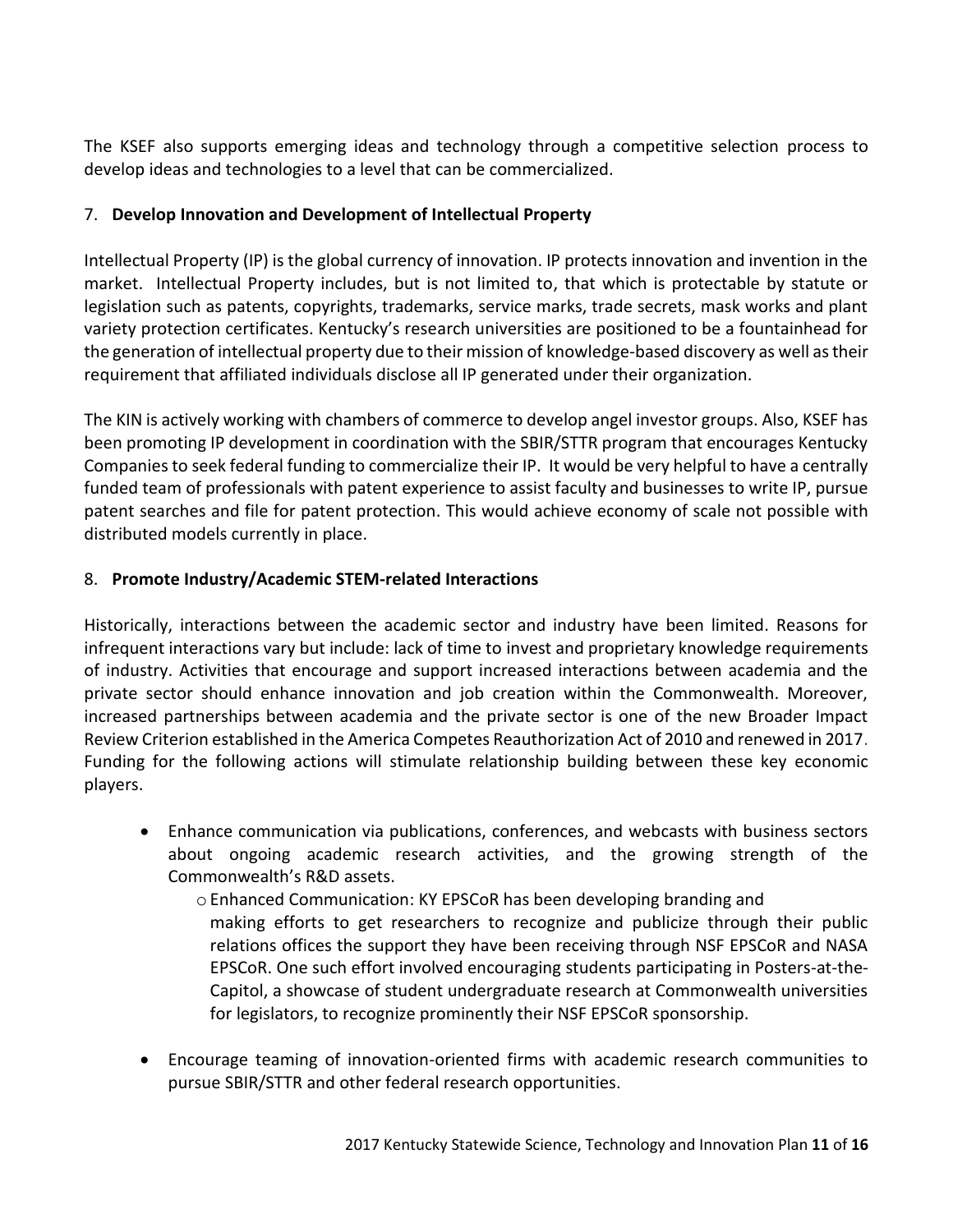- o Encourage teaming: KSEF has been actively engaged in encouraging companies to partner with SBIR/STTR applications for federal funding to help them commercialize their IP. The KyIN network has also been involved in making businesses aware of academic research activities and encouraging collaboration. NSF and NASA both encourage industry/academic partnerships.
- Establish curriculum feedback opportunities for private sector input into STEM workforce training.
	- o Establish curriculum feedback opportunities: The Kentucky Cabinet for Economic Development has implemented workforce programs. One of these programs, Kentucky Federation for Advanced Manufacturing Education (KYFAME) is a partnership between Community Colleges and Industry blending classroom instruction with apprenticeships to meet the greater technical skills required. Many universities have external advisor boards in STEM disciplines comprised of business leaders seeking feedback regarding their curriculum. The programs funded through KIA complement these programs and build the intellectual capital to develop advances in the technologies needed to move these businesses forward and the talent to meet the needs of future employers.

These programs together offer a pathway and support from idea to commercialization leading to startup companies. More work needs to be done to develop robust venture capital funds and additional tax credits for those investors.

# Priority 3: Transformational Talent Development

The most important element of innovation is human talent. A vibrant innovation economy starts in the earliest levels of education when students learn to innovate, think creatively, perform well in STEM subjects, and are exposed to business and entrepreneurship concepts.

## 1. **AdvanceKentucky Program**

The AdvanceKentucky program has dramatically accelerated high school students' performances in subjects and strategies critical to STEM and innovation by incenting Kentucky's high school students to enroll and excel in Advanced Placement math, science, and English courses.

At its core AdvanceKentucky measures success in terms of numbers of qualifying scores on the rigorous, national AP math, science, and English exams. This involves outreach in an *open enrollment environment* to identify and recruit qualified students into AP MSE classes. This means schools must reach out and "invite" rather than "filter out" more students who traditionally are underrepresented in AP classes, but show promise on various measures. This especially requires more *well-trained teachers* available to teach both AP and Pre-AP MSE classes in this diverse and challenging environment necessary to achieve game-changing progress.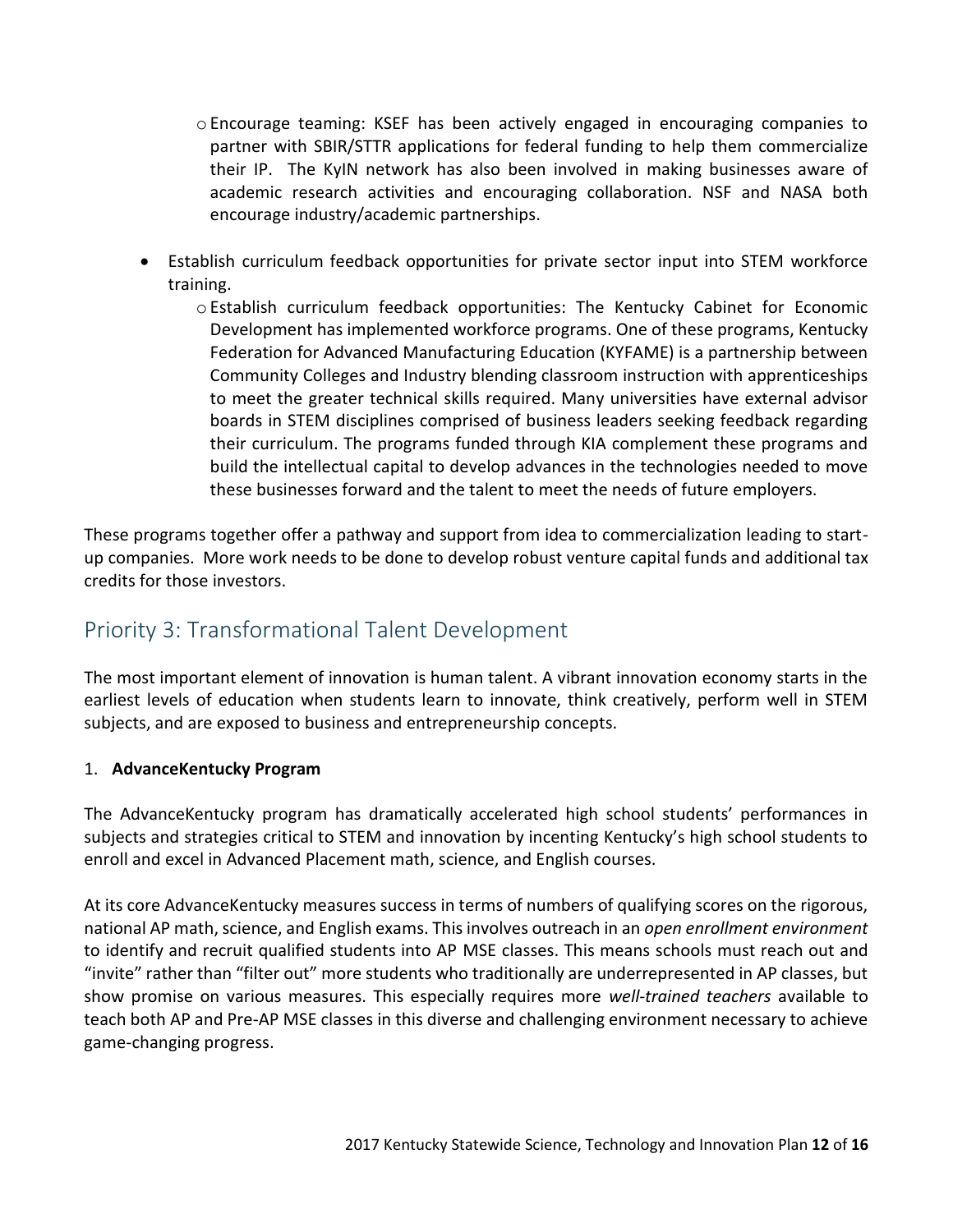AdvanceKentucky continues to involve more students, including more minority students, in advanced placement (AP) courses in math, science, and English. Data indicate that 78% of students who enroll in AP courses enter college and 43% persist into year 3. These numbers are 90% and 62%, respectively for those students who achieve qualifying scores. Low income students gain the greatest advantage. AdvanceKentucky open enrollment has flipped participation rates in AP courses from 20% in schools who do not participate in AdvanceKentucky to 84% in schools who do participate. This has led to an increase in students who earn a qualifying score. Qualifying scores allow students to CLEP out of certain courses in college thereby giving these students an advantage. This program needs to be further expanded. It demonstrates that Kentucky students are performing at much higher levels of academic rigor.

#### 2. **Governor's Entrepreneurs Program**

A Governor's program focused on entrepreneurship will help prepare participating students to be successful entrepreneurs by exposing them to the mindset, culture, innovative thinking, and skills necessary to start a company. The skill set critical for starting, growing, and sustaining a successful business is often a combination of traits, overlooked in a standard educational setting, such as creative thinking, entrepreneurial leadership skills, risk management, and a willingness to try things and fail and then try something new. Some of the key traits shared by successful entrepreneurs and leaders include a desire to see ideas in action, to solve a problem, and fulfill a need. They must have confidence, optimism, persistence, and a willingness to take chances. Successful entrepreneurs must also be good decision-makers who show flexibility and have a sense of when to change course when something isn't working.

Founded and managed by KSTC since 2013, during the 2016 legislative session the Governor's School for Entrepreneurs was established as a state program administratively attached to Office of the Secretary of the Education and Workforce Cabinet. The Governor's School for Entrepreneurs will be held at Transylvania University in 2017-2018. A three-week summer session is held for a select group of students. These students will turn their bright ideas into real products with the guidance of teachers, college professors, business leaders and other mentors. Beginning July 1, 2016, the Kentucky Entrepreneurship Education Network (KEENStart), a Lexington-based nonprofit, managed the program.

## 3. **Create the Kentucky Student Capital Fund**

The Fund will build on entrepreneurial education programs within the universities, encourage students to create new products and start-up technology companies, and provide students with the financial and business assistance and resources necessary to build a successful company. The Fund will develop Kentucky's next generation of technology entrepreneurs, provide long-term support to the Commonwealth's innovation economy and lead to the creation of technology jobs.

The Kentucky Science and Technology Corporation has chosen five student-led projects recently to participate in an inaugural FoundersLab business accelerator program. This program takes initial product or concept and helps students create a complete business model around it. The program uses the Lean Start-up approach emphasizing early interaction with customers and other stakeholders to reduce inherent risk associated with start-ups. The broader program STARTUPS@KSTC provides pre-seed and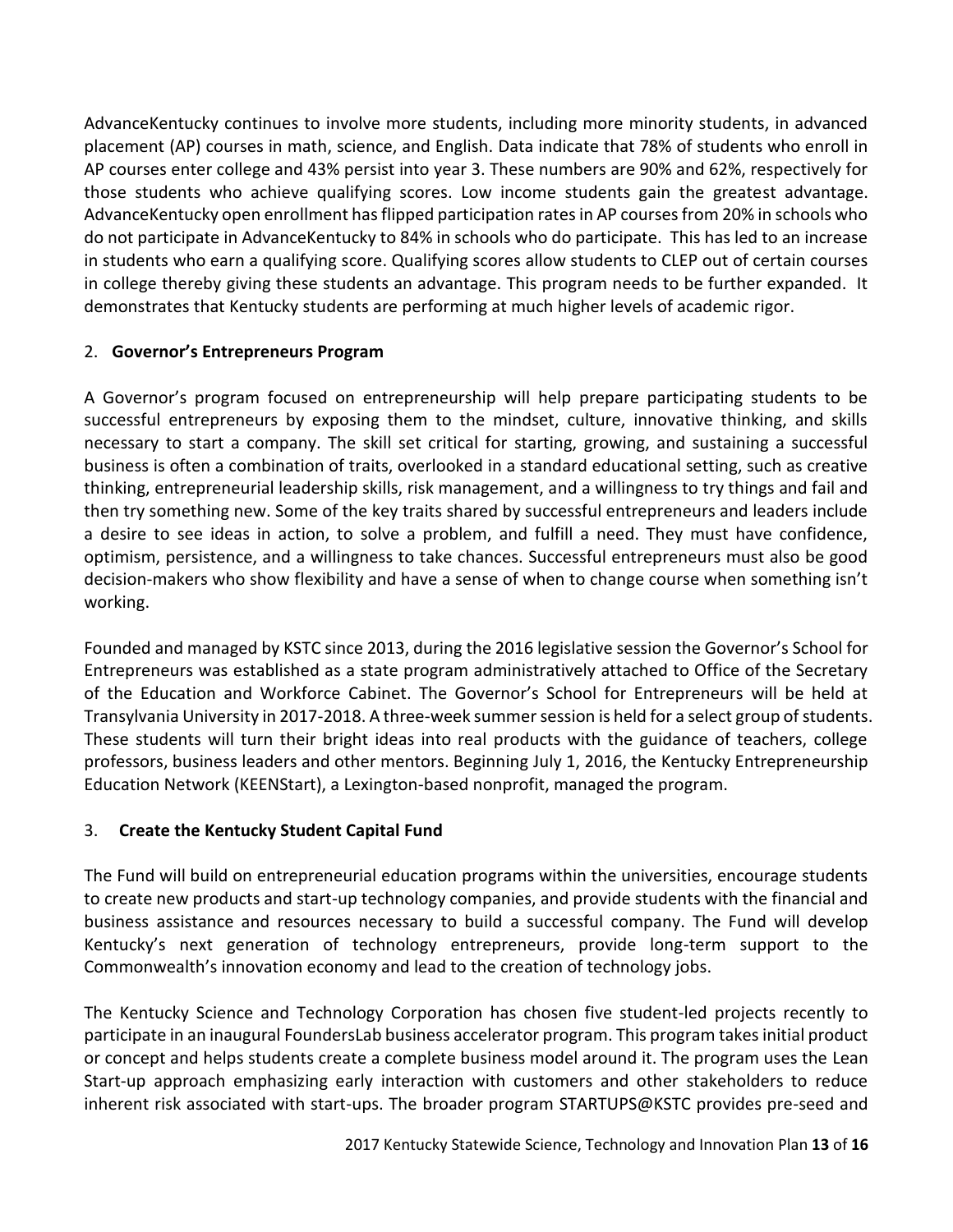seed stage funding and other resources for technology-related companies in Kentucky. There are local student innovation centers encouraging students to become entrepreneurial. These could share best practices to improve the student experience and product or concept development. The KIN network welcomes student entrepreneurs and helps them find mentors and other resources to launch their companies.

#### CONCLUSION AND RECOMMENDATIONS

**Research and Development:** The purpose of the Science and Innovation Strategy is to outline a pathway by which the Commonwealth can build its science and technology infrastructure and thus capability, translate resulting discoveries into innovations to build the economy and to train the next generation of talent that will be required now and in the future. The three priorities identified, 1) High-value Research and Development, 2) High Impact Enterprise Development and 3) Transformational Talent Development align with this pathway. The Kentucky 2012 Science and Innovation Strategy continued the work of the 2000 Kentucky Science and Technology Strategy, much of which was enacted into law with the Kentucky Innovation Act (KIA).

The Commonwealth has realized great advancement in the science and technology infrastructure and capacity in areas identified in the five research areas that continue to align with its economic strengths. The development of nationally recognized materials, both bio- and nano-materials, research facilities and expertise, important to manufacturing, especially the automobile industry recognized as a top industry by a legislative resolution. Gains in aerospace related research and infrastructure is congruent with the importance of the aerospace industry, again recognized by a joint legislative resolution.

This infrastructure, both in terms of expertise and facilities has made Kentucky more competitive for federal research dollars. KY EPSCoR, (including NSF, NIH IDeA, NASA, DoE, and DoD) and KSEF programs have leveraged state dollars effectively in building research and development capacity required to be competitive for research dollars and in the future economy. Innovations developed through this research have been transferred to entrepreneurship and commercialization support agencies identified in the High Impact Enterprise Development section. Programs supporting the development of enhanced research and development capacity have recently been jeopardized by budget cuts to the point where the Commonwealth may not be able to meet its match requirement for obtaining federal dollars through these programs. The state needs to continue to build on the current momentum if possible. The budget request to simply meet matching obligations that help leverage state dollars to obtain federal dollars for programs identified under the High-value Research and Development Section is \$6,402,000 for these programs. It is understood, that there are no guarantees of state funding beyond the amounts provided within the state's annual budgets.

Efforts to develop a cyberinfrastructure should be continued to completion. A robust cyberinfrastructure is critical for science and technology research and development and for start-up companies and existing companies. The economy is global and connectivity is essential to compete.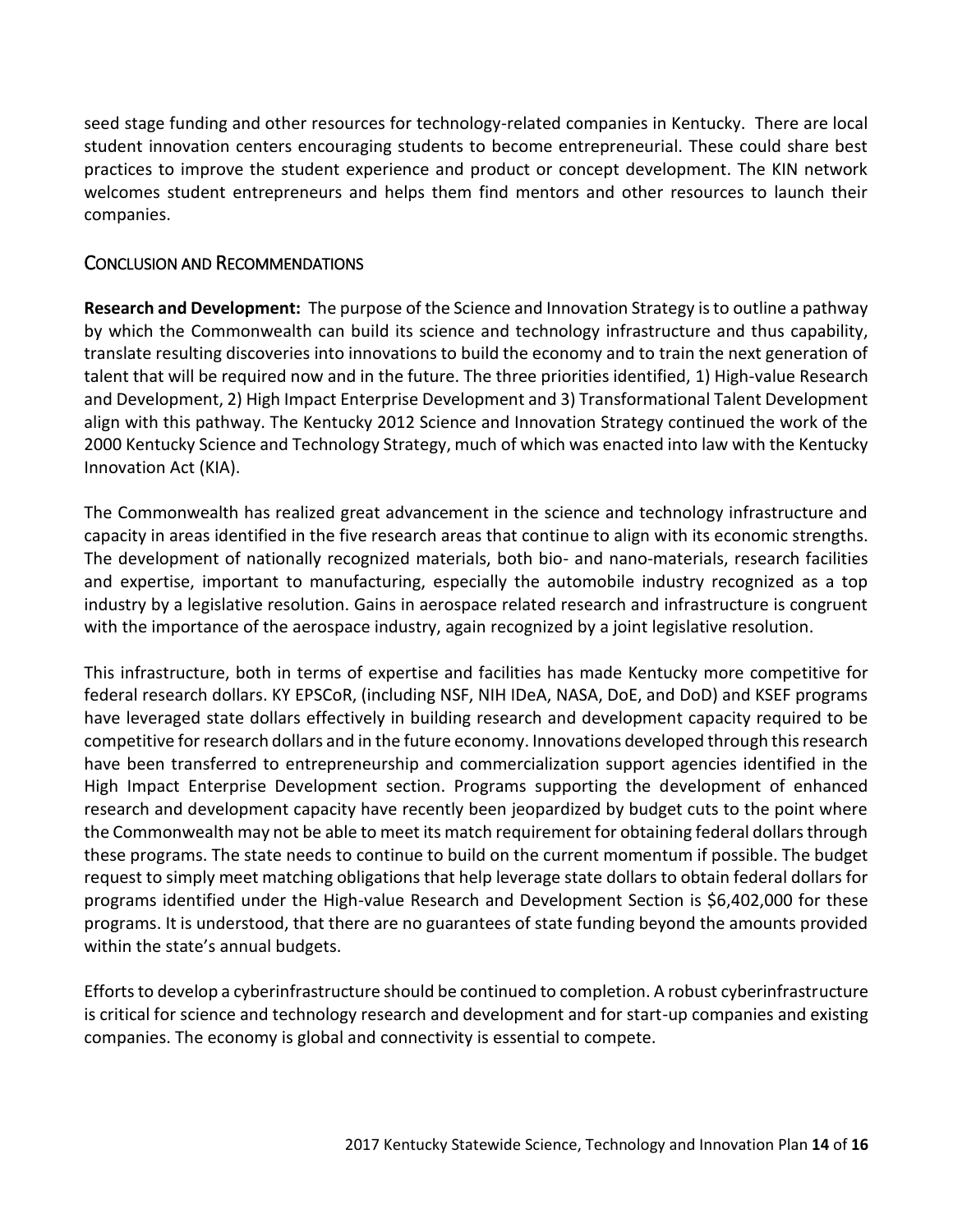|                       |                               | <b>State Funding</b> |                   | ROI Federal \$\$      | <b>Budget needed to</b> |  |
|-----------------------|-------------------------------|----------------------|-------------------|-----------------------|-------------------------|--|
| <b>KIA Program</b>    | FY14/15<br>FY15/16<br>FY16/17 |                      | for each State \$ | achieve full capacity |                         |  |
| <b>EPSCoR</b>         | \$1,370,900                   | \$1,370,900          | \$1,288,800       | \$22.60               | \$2,565,000             |  |
| <b>IKSEF</b>          | \$1,087,900                   | \$1,087,900          | n/a               | \$21.50               | n/a                     |  |
| <b>KSEF &amp; KCF</b> | n/a                           | n/a                  | \$1,407,000       | n/a                   | \$2,565,000             |  |

**Enterprise Development:** Building an innovation and commercialization ecosystem is complicated and requires investments at several stages. The Commonwealth has made great progress via several programs that interact in this regard. KSEF Identifies new innovations and works with KCF, KEF, KNEV and the KIN to identify and provide seed funding and mentorship to develop innovations into commercial products or processes creating start-up companies. These efforts have been aided by angel investor tax credits and the SBIR/STTR programs. The growth of these efforts and identification of more investment capital is important for Kentucky to transform its economy through entrepreneurship and high-tech start-up companies. Evidence that these efforts are working is the recognition by the Kaufman Foundation that Kentucky is rising to the top in entrepreneurship. These programs need to be continued and investment capital sources expanded.

|                                          |             | <b>State Funding</b> |             | ROI Federal \$\$             | <b>Budget needed to</b> |
|------------------------------------------|-------------|----------------------|-------------|------------------------------|-------------------------|
| <b>KIA Program</b>                       | FY14/15     | FY15/16              | FY16/17     | for each State $\frac{1}{2}$ | achieve full capacity   |
| KCF <sup>1</sup>                         | \$407,900   | \$407,900            | $$0^1$      | \$11.50                      | n/a                     |
| KEF                                      | \$2,193,800 | \$2,193,800          | \$2,062,500 | n/a                          | \$4,000,000             |
| <b>KNEV</b>                              | \$66,363    | \$70,500             | \$602,964   | \$5.10                       | n/a                     |
| <sup>1</sup> KCF merged with KEF FY16/17 |             |                      |             |                              |                         |

**Talent Development:** An essential component to developing the economy through research and development and enterprise development is the talent capable of meeting the needs of this economy and creating new innovations in this rapidly changing world. The AdvanceKentucky Program, initiated through a grant, has demonstrated that by challenging students in the STEM disciplines that they can achieve at high levels. At a time when other countries, such as China, are investing in training students in the STEM areas, the Commonwealth needs to play its part in making the U.S. competitive in the future. The Governor's Entrepreneurship Program is encouraging students to think entrepreneurially and giving them the skills create companies. These efforts should be expanded.

|                                                                                          |                                                                                             |                    | ROI Federal \$\$ | <b>Budget needed to</b> |                       |  |  |  |  |  |
|------------------------------------------------------------------------------------------|---------------------------------------------------------------------------------------------|--------------------|------------------|-------------------------|-----------------------|--|--|--|--|--|
| Program                                                                                  | FY14/15                                                                                     | FY15/16<br>FY16/17 |                  | for each State \$       | achieve full capacity |  |  |  |  |  |
| AdvanceKentucky                                                                          | $$2,050,000^2$                                                                              | $$2,450,000^2$     | \$1,700,000      | \$11.50                 | n/a                   |  |  |  |  |  |
| Governor's School for Entrepreneurs                                                      | \$240,000                                                                                   | \$200,000          | $$200,200^3$     | n/a                     | \$4,000,000           |  |  |  |  |  |
| <b>KNEV</b>                                                                              | \$66,363                                                                                    | \$70,500           | \$602,964        | \$5.10                  | n/a                   |  |  |  |  |  |
|                                                                                          | (includes \$750,000/yr Race to the Top federal funding pass-thru by KDE (ended in FY 15/16) |                    |                  |                         |                       |  |  |  |  |  |
| <sup>3</sup> Governor's School for Entrepreneurs no longer managed by KSTC after FY15/16 |                                                                                             |                    |                  |                         |                       |  |  |  |  |  |
| End of Assessment-                                                                       |                                                                                             |                    |                  |                         |                       |  |  |  |  |  |